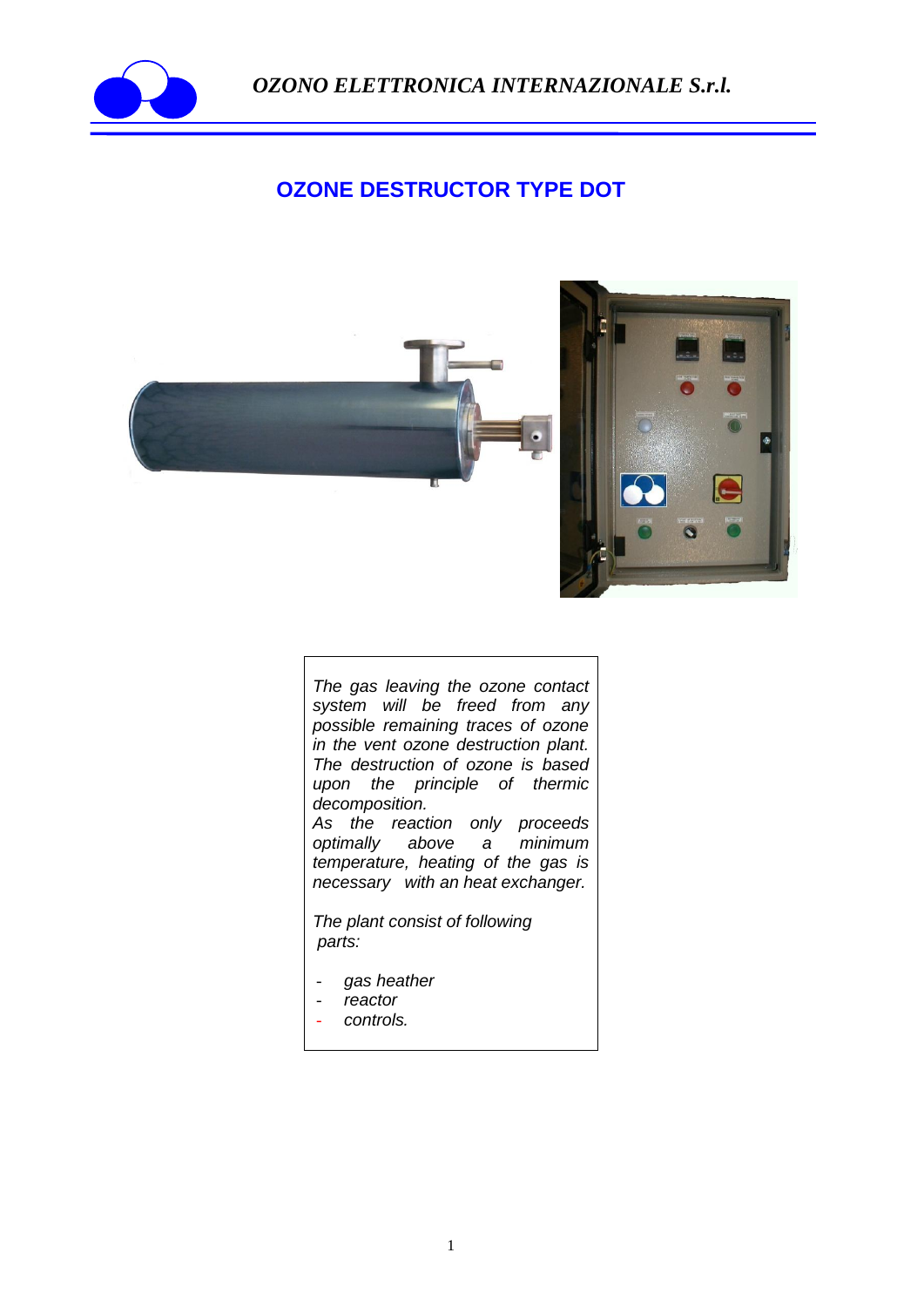



| <b>Type</b>      | <b>Flow</b> | <b>Installed power</b><br>(KW) | <b>Absorbed power</b><br>(KW) | <b>Dimensions</b> |
|------------------|-------------|--------------------------------|-------------------------------|-------------------|
| DOT <sub>1</sub> | 1           | 1,5                            | 0,2                           | 400 x 200 x 600   |
| DOT <sub>5</sub> | 5           | 1,5                            | 0,5                           | 400 x 200 x 600   |
| <b>DOT 10</b>    | 10          | $\overline{2}$                 | $\overline{1}$                | 800 x 250 x 250   |
| <b>DOT 20</b>    | 20          | 3                              | 2                             | 800 x 250 x 250   |
| <b>DOT 30</b>    | 30          | 5                              | 3                             | 1800 x 350 x 350  |
| <b>DOT 50</b>    | 50          | 7,5                            | 5                             | 1900 x 600 x 600  |
| <b>DOT 70</b>    | 70          | 7,5                            | $\overline{7}$                | 2300 x 600 x 600  |
| <b>DOT 110</b>   | 110         | 13                             | 11                            | 2750 X 600 X 600  |
|                  |             |                                |                               |                   |